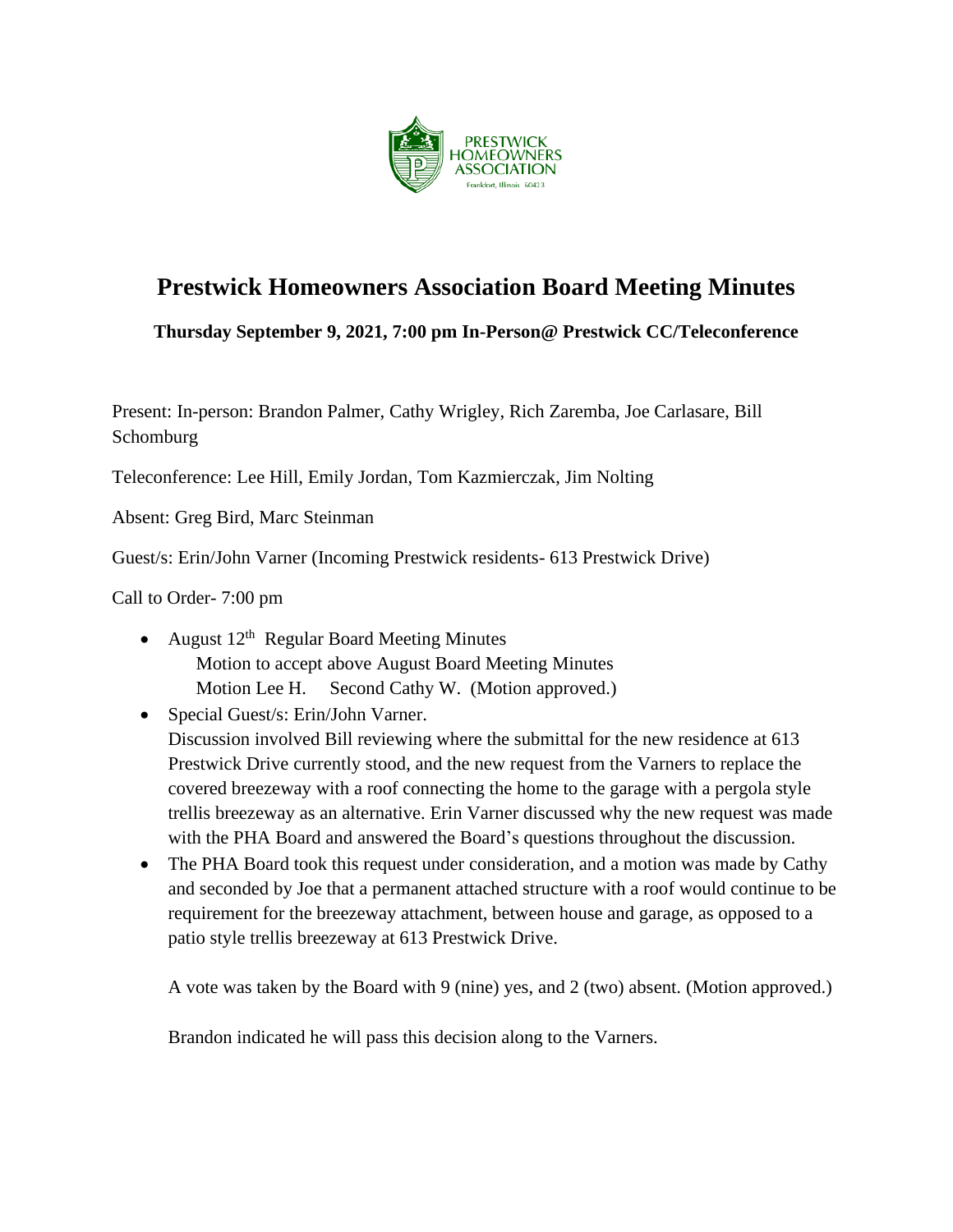#### **Committee Reports:**

- **Entrances- Marc Steinman**
- i. No report. Marc was absent. Tabled was Marc's request to discuss the Prestwick Drive entrance water main situation.

## • **Membership- Cathy Wrigley**

- i. Three new families have joined the PHA since last month.
- ii. Cathy provided a visual on percentage of PHA memberships for this year in each area of Prestwick for the Board. Current total membership of residents is 67%.
- iii. Met with the Caldwell residents of 707 Colony Lane concerning flooding in backyard, and information provided by Brandon concerning the flood plain. Also brought up other concerns the resident had.
- iv. This year PHA has ten pre-pays and last year at this time PHA had four.
- v. Several PHA residents have brought up the issue of the current condition of street signs in the subdivision. Some have been replaced, but many others appear to be at end of life. Has discussed with Terry Kestel from the Village Public Works Department. Joe discussed issue as well and discussions with Terry on replacement and consistency of signs in Prestwick, whether replacements occur as needed or full replacement of all signs is requested in a similar design. Public Works is looking for direction from PHA Board going forward. It was agreed to table this issue with Public Works until Spring, (after winter) and then bring back up with Terry Kestel.
- vi. Brandon commented that Prestwick residences are continuing to go on the market on a consistent weekly basis.
- **Marketing/Social Media- Emily Jordan**
- i. No new update and residents are utilizing social media and Facebook actively.

### • **Architectural Review (ARC)- Bill Schomburg**

- i. Indicated several trees coming down and outdoor maintenance is very active right now and Bill has suggested residents should discuss with Village any necessary permits needed for tree removal. Discussed an issue on a resident's sewer pipe replacement and it was felt by the Adam Nielson of the Village's Building Dept. a permit was not necessary if the contractor was licensed. Considered maintenance.
- ii. Has heard nothing on residence at 1012 Prestwick Drive that had the garage fire and Brandon suggested Bill get in touch with Adam Nielson of the Village to get an update.
- iii. Lee brought up past issue of hedges/weeds off of Aberdeen Rd. entrance and responsibility for upkeep. Brandon has indicated that upkeep is part of Golf View Association's responsibilities. Dena Petraitis, Code Enforcement Specialist from the Village has let them know.

### • **Financial- Tom Kazmierczak**

i. Treasurer's report for August discussed. Sources of revenue this past month: \$0.12 Money Market account; receipts for month of August were \$800.00 for Plan Review;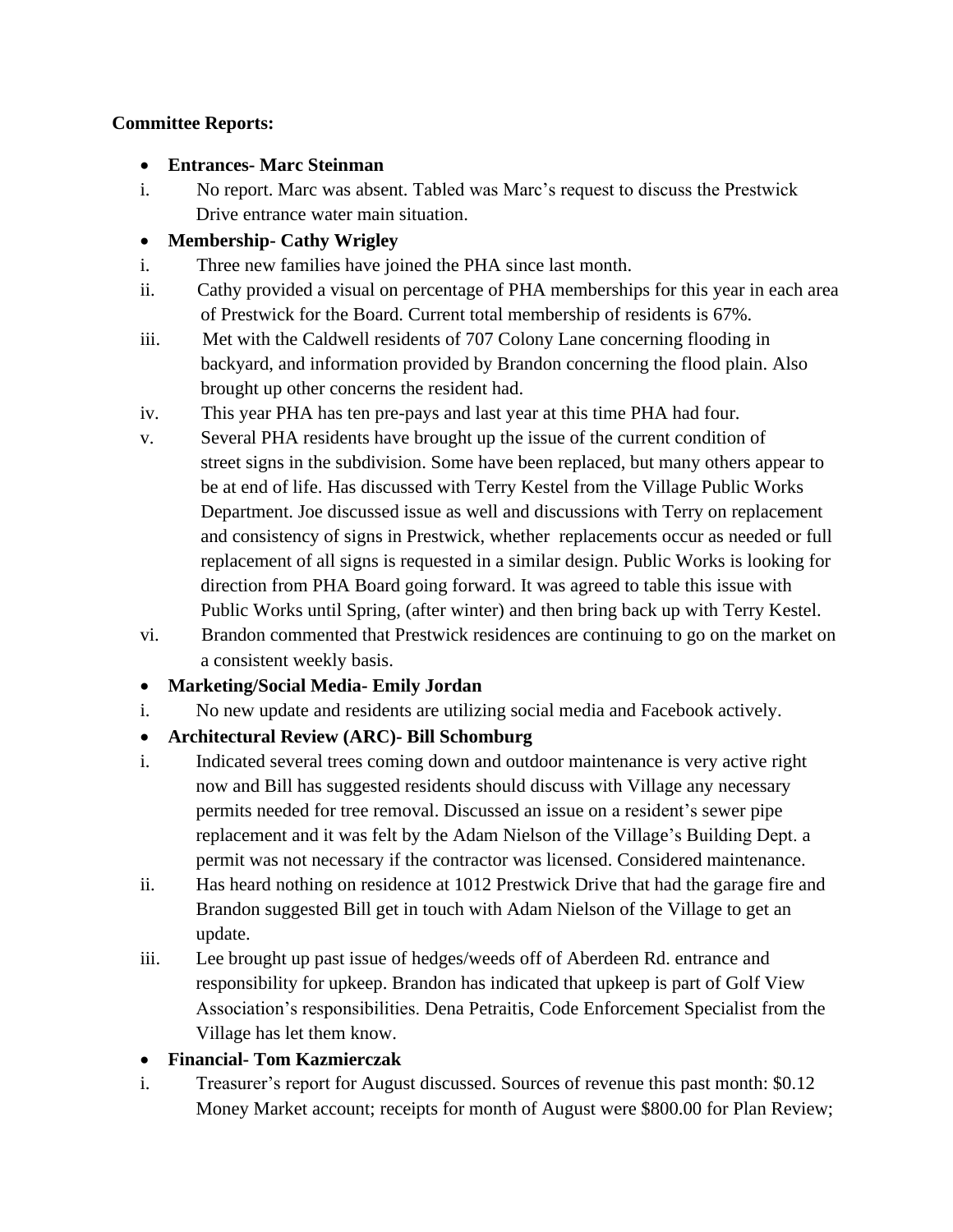and \$300.00 for prepaid membership dues. Disbursements for August include: \$2,290.00 paid to Beary Landscape (installment 5 of 8); \$42.92 to Tom Barz for web site upkeep; \$156.00 to Brandon Palmer for website reimbursement; \$100.00 to Catalyst Consulting for web site expense; \$398.44 to the Village of Frankfort for water; \$620.00 to ARC for Plan Review and \$100.00 to Cathy Wrigley for block party expenses. Subsequently, a check was also written to Beary Landscape for \$2,290.00 (installment 6 of 8.) Reviewed balances in Operations/Money Market accounts.

- ii. Indicated there were problems with meter reading on Highland Road entrance and Village has rectified this issue.
- iii. Would like Board to think about any new capital expenditures for 2022. Joe made comment that the Butternut subdivision is considering entrance cameras, and possibly that is something Prestwick may wish to examine in 2022 as well.

Motion to approve Treasurer's report and table Prestwick Drive entrance water main situation (as so noted under Entrances.)

Motion Cathy W. Second by Joe C. (Motion approved)

- **Social**
- i. Block party reminder by Brandon PHA will provide up to \$100.00 to support a block party in each section (Aberdeen, Prestwick Dr., Shetland, Highland/St. Andrews Way.) Everyone in the section must be invited (including all cull-de-sac and condos.)
- **Security**

Lock it or Lose it reminder by Brandon.

• **Website:**

No report.

- **Governmental– Joe Carlasare**
- i. Frankfort Police department has indicated they have written 11(eleven) speeding tickets in June/July in the subdivision.
- ii. Has discussed resident street signage issue as so noted above under Membership.

### • **Code Enforcement- Brandon Palmer**

- i.Current homeowner issues discussed and monitored, and majority of last month's list of issues have been cleaned up. Few ongoing issues are being monitored by Brandon and Dena Petraitis/Adam Nielson of the Village of Frankfort including weeds growing by the creek on Aberdeen Rd.; logs in a resident's yard; dead tree removal; high weeds/bushes at Aberdeen Rd. entrance; and resident construction of a retaining wall. Brandon will add to his list tall weeds on the parkway of a resident and a boat stored in a resident's driveway, as detailed by Cathy.
- ii. Bill asked what the Village's position was on homeowner responsibility for parkway/easement maintenance.